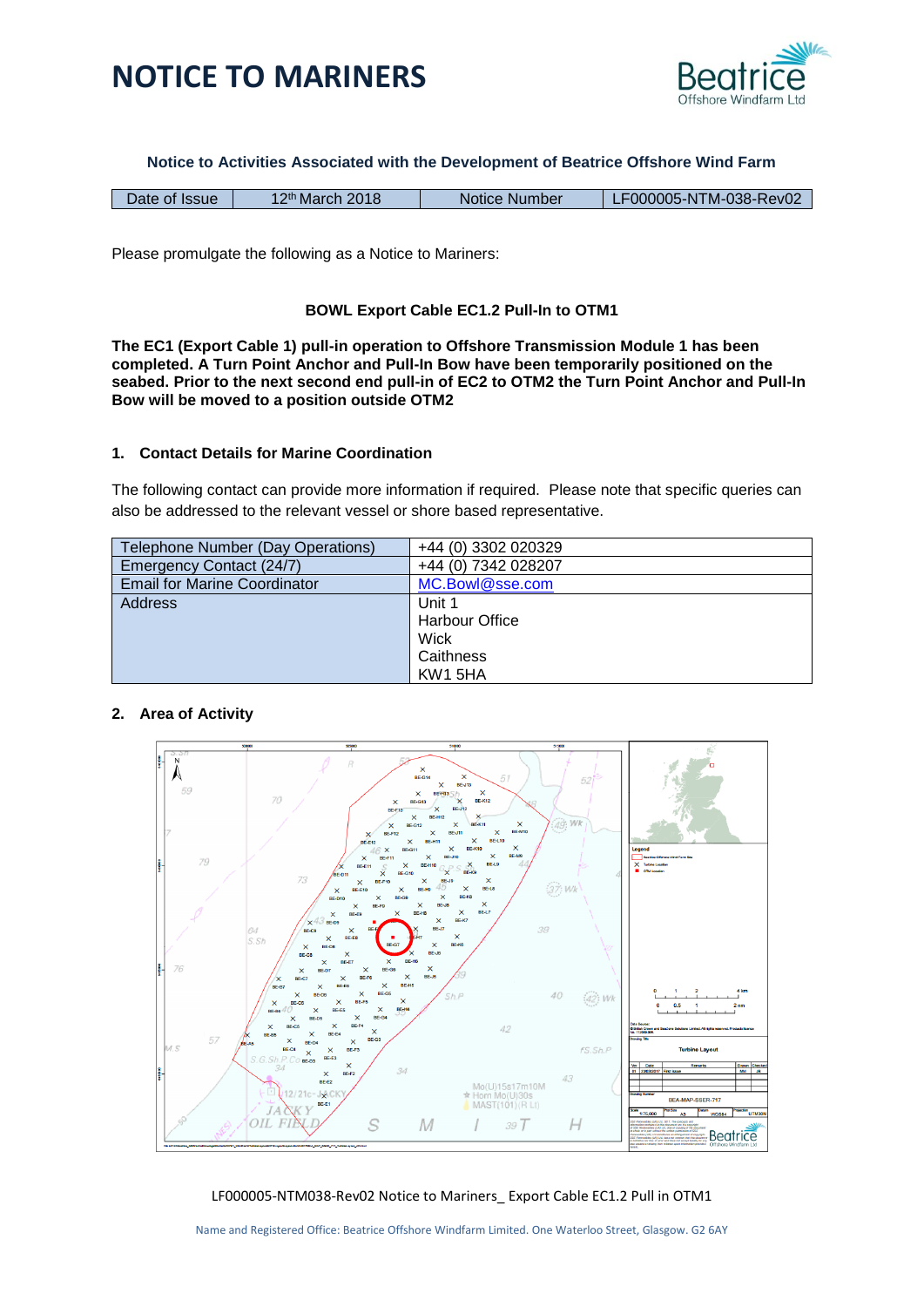# **NOTICE TO MARINERS**



# **Fig.1 Area of Activity**

| <b>locations</b>  | Latitude WGS84 | Longitude WGS84         |
|-------------------|----------------|-------------------------|
| Turn Point Anchor | 58° 14.925' N  | 002° 52.935' W          |
| Pull in Bow       | 58° 14.910' N  | $002^{\circ}$ 52.957' W |

# Fig 2 TPA & PiB positions



**Fig 3** Showing seabed positions of TPA & PIB

## **3. Activity Description**

On behalf of BOWL, Nexans Norway AS cable laying vessel Skagerrak has completed EC1 pull-in. A Turn Point Anchor and Pull-In Bow have been temporarily stored on the seabed in the positions detailed in Fig 2. Prior to the next second end pull-in of EC2 to OTM2 the Turn Point Anchor and Pull-In Bow will be moved to a position outside OTM 2.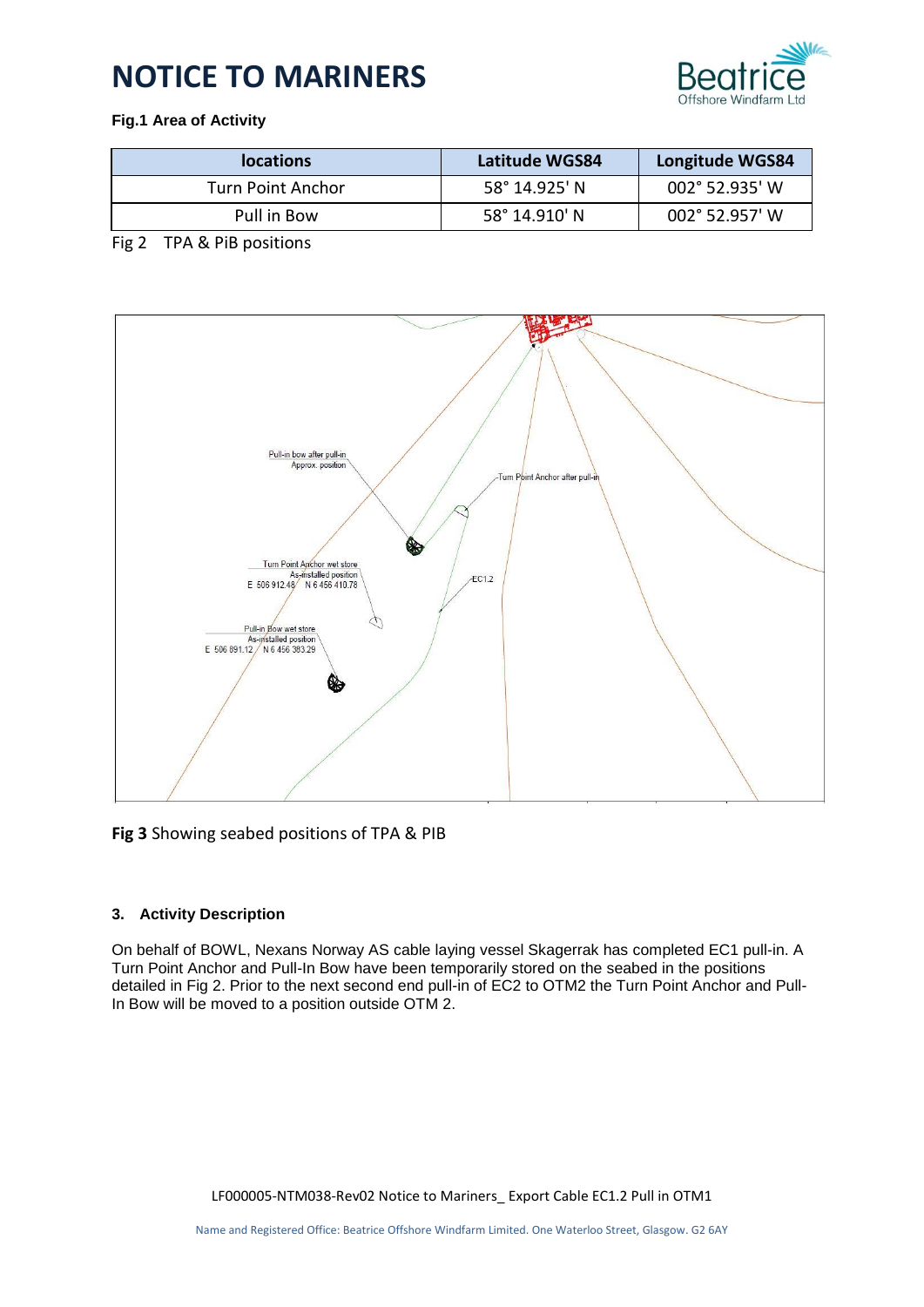# **NOTICE TO MARINERS**



### **4. Vessels Associated with the Activity**

The vessel involved with the described operation is the Nexans Skagerrak.

| <b>Skagerrak</b>                                     |                                                                                                                   |  |
|------------------------------------------------------|-------------------------------------------------------------------------------------------------------------------|--|
| <b>General Description and</b><br><b>Dimensions:</b> | Cable Layer & Trenching L:99.75m / B:35.41m                                                                       |  |
| <b>Call Sign:</b>                                    | <b>LCEK</b>                                                                                                       |  |
| <b>MMSI:</b>                                         | 257253000                                                                                                         |  |
| <b>Onshore Representative:</b>                       | Øyvind Haug<br><b>BEATRICE Installation Engineering Manager</b><br>Mob: +47 916 27 674<br>Office: +47 22 88 65 09 |  |
|                                                      |                                                                                                                   |  |

#### **5. General Safety Advice**

All vessels engaged in the construction activity will exhibit appropriate lights and shapes prescribed by the International Regulations for Preventing Collisions at Sea; relative to their operations. All vessels engaged in the activity will also transmit an Automatic Identification System (AIS) message.

Use of Safety Zones within the Beatrice Offshore Windfarm Construction Area:

The Secretary of State for Business, Energy and Industrial Strategy (BEIS) has approved the use of safety zones under the Energy Act 2004 for the installation of wind turbines and offshore transformer module foundations/substructures within the Beatrice Offshore Windfarm. The approval was granted on the 17th March 2017.

The Secretary of State has declared Safety Zones under the following terms: During Construction

• 500 metres radius around each wind turbine, offshore transformer module and/or their substructures and foundations comprising the Beatrice Offshore Wind Farm whilst work is being performed as indicated by the presence of construction vessels.

It is noted that the 500 metre safety zones will roll with the installation activity with no more than two construction vessels working at any one time. Vessels are advised that anchors associated with the construction vessels may extend outside of the 500 metre safety zone.